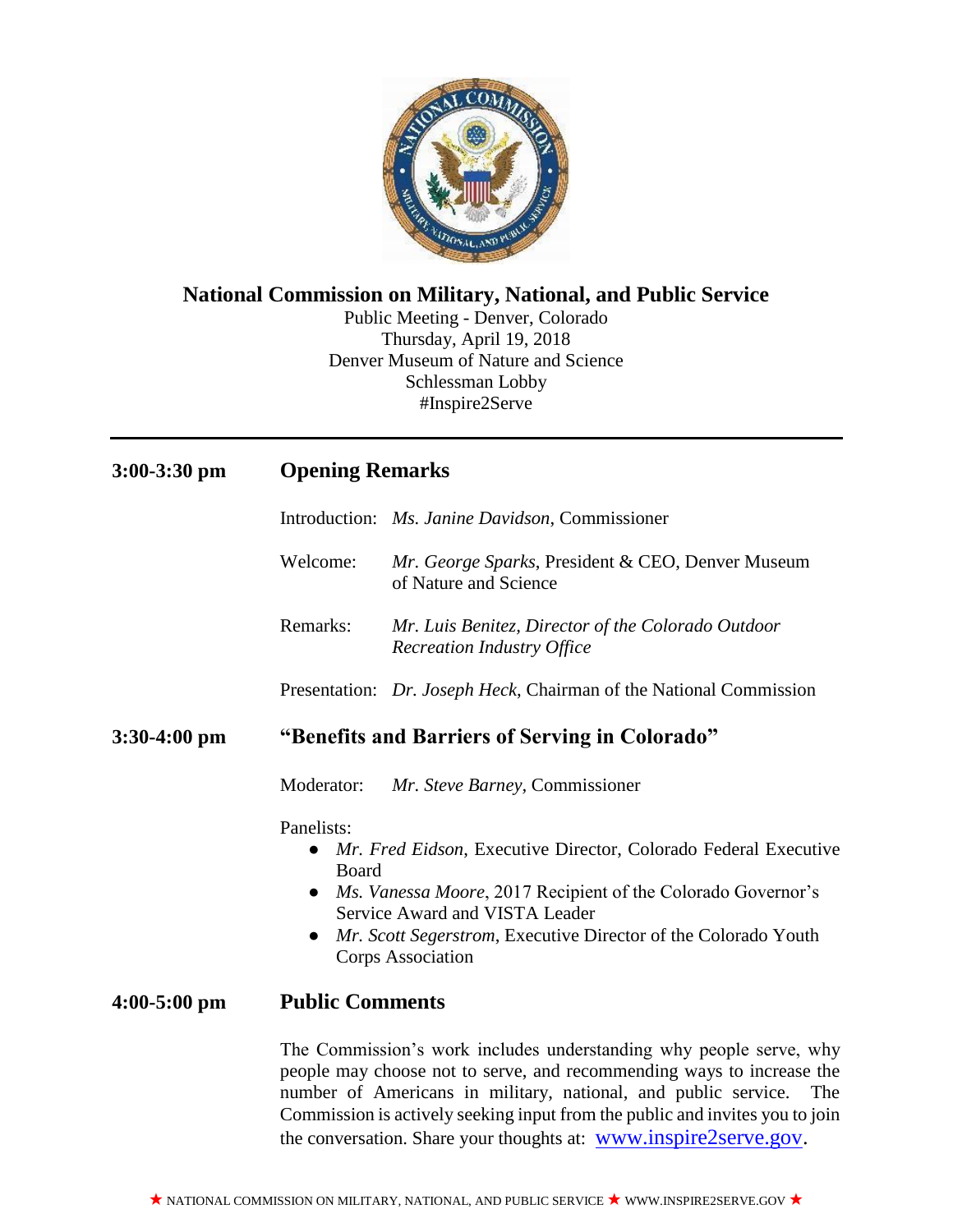

# **SPEAKER AND PANELIST BIOGRAPHIES**

## **George Sparks**, *President and CEO of the Denver Museum of Nature & Science*

George Sparks has been the President and CEO of the Denver Museum of Nature & Science since November 2004. Prior to that, he spent 24 years in the electronics measurement business at Hewlett-Packard and Agilent Technologies. Prior to joining Hewlett-Packard, George spent 9 years in the Air Force as a pilot and as an Assistant Professor of Aeronautics at the United States Air Force Academy (USAFA). He is a Distinguished Graduate of the USAFA with a BS in Aeronautical Engineering, and also holds an MS in Aeronautics and Astronautics from MIT. He is passionate about educational public policy, particularly STEAM, and is a member of multiple organizations and groups that are serving Coloradans.





### **Luis Benitez**, *Director, Colorado Outdoor Recreation Industry Office*

Luis Benitez stepped into his role with the Outdoor Recreation Industry Office when the agency was established in 2015. His early career was spent conducting mountaineering, climbing, and skiing courses for the Outward Bound Professional development program. Through his Endeavor Consulting Company and other organizations, he has led parties of climbers to the summit of some of Earth's most imposing peaks, including Mount Everest and Seven Summits numerous times. He helped create the nonprofit "Trekking For Kids", which focuses on service based expeditions allowing participants to climb and trek while teaching them about local issues. He has also worked closely with Warriors to Summits, a nonprofit focusing on serving returning Veterans by connecting them with the outdoors.

#### **Fred Eidson***, Executive Director, Colorado Federal Executive Board (CFEB)*

Fred Eidson serves as the Executive Director of the CFEB which coordinates, communicates and collaborates with all federal, state, local and tribal organizations in Colorado to provide timely information and low/no cost training. Prior to his current position, Mr. Eidson was the Regional Administrative Director for the Economic Development Administration within the Department of Commerce. He successfully represented the Department of Commerce after Hurricane Sandy as the Economic Recovery Support Function Coordinator for the state of New York. Some of Mr. Eidson's previous federal experiences include working for the Department of Interior and the Air Force. Fred also spent 12 years on active duty in the Army and was honorably discharged in 1992.





#### **Ms. Vanessa Moore**, *2017 Recipient of the Colorado Governor's Service Award and VISTA Leader*

Vanessa Moore enlisted in the Iowa National Guard as a Combat Medic in 2009. Upon completing both basic training and medic training, she spent one year of service in Nuristan Province, Afghanistan. After returning from Afghanistan, she attended school and continued to serve in the National Guard for six years until she was honorably discharged in 2015. Vanessa then moved to Alamosa, Colorado and served two years as an AmeriCorps VISTA member with the SECond Mission project of Campus Compact of the Mountain West at Adams State University. As an AmeriCorps VISTA member, she worked to help student veterans ease their transition from military to civilian life and success in college. She received her bachelor's degree from Adams State University, and is currently attending University of Colorado Denver to pursue a Masters in Education.

#### **Scott Segerstrom***, Executive Director, Colorado Youth Corps Association*

Scott Segerstrom is the executive director of the Colorado Youth Corps Association (CYCA), a statewide nonprofit representing 8 accredited conservation corps and their 1,600 annual participants. His role includes representing the corps' best interests with the Colorado General Assembly. CYCA holds the largest AmeriCorps grant in Colorado: a 414-member program focused on conservation and restoration. CYCA also founded the Natural Resources Initiative, which aims to create more pathways to enable all young adults to enter the natural resource field. He previously served two AmeriCorps terms in conservation corps; one helping to build the Continental Divide Trail in Colorado and another leading an all-Navajo chainsaw crew in the Utah Canyonlands. Prior to joining CYCA, he served as a wildland firefighter and ranger in Bridger-Teton National Forest in Wyoming before returning to nonprofit management with Rocky Mountain Youth Corps in Steamboat.

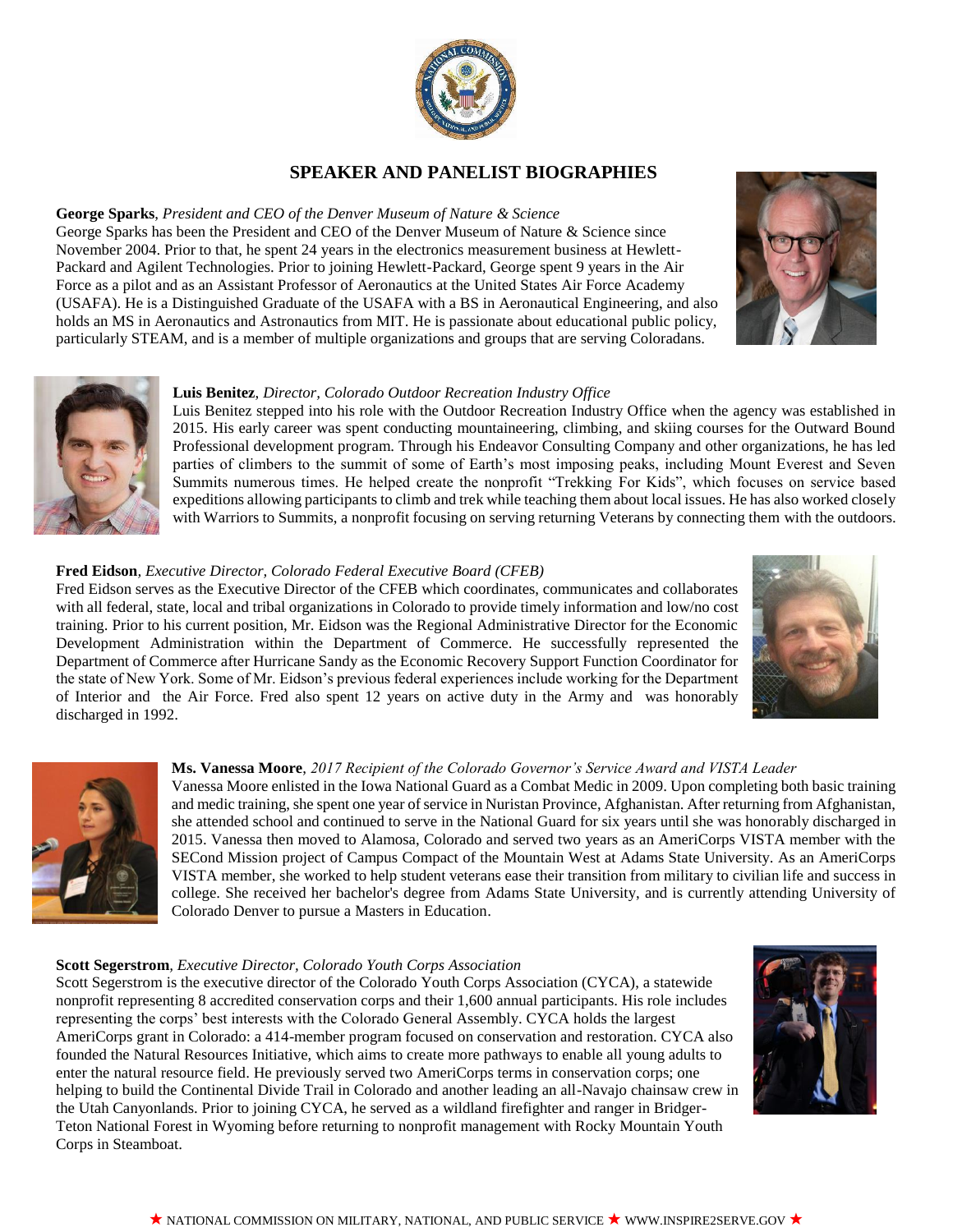

## **COMMISSIONER BIOGRAPHIES**

**Joseph Heck, Chairman,** served three terms in the U.S. House of Representatives, representing the 3rd District of Nevada from 2011 to 2017. During that time, he was a member of the Armed Services Committee, where he chaired the subcommittee on Military Personnel; the Permanent Select Committee on Intelligence; and the Committee on Education and the Workforce. From 2004 to 2008, Dr. Heck served in the Nevada State Senate. A graduate of The Pennsylvania State University with a degree in health education, he received his medical degree from the Philadelphia College of Osteopathic Medicine, and completed his Emergency Medicine Residency at Albert Einstein Medical Center in Philadelphia. He is a fellow of both the American College of Osteopathic Em**,** served three terms in the U.S. House of Representatives, representing the 3rd District of Nevada from 2011 to 2017. During that time, he was a member of the Armed Services Committee, where he chaired the subcommittee on Military Personnergency Physicians and the American College of Emergency Physicians. An active member of the United States Army Reserve, Dr. Heck holds



the rank of Brigadier General and is currently assigned as the Deputy Joint Staff Surgeon, Office of the Chairman – The Joint Chiefs of Staff. Dr. Heck also currently serves as President of RedRock Government Relations, where he oversees a team that provides insightful and innovative strategic guidance to help clients achieve their public policy goals.



**Mark Gearan, Vice Chair for National and Public Service,** is the Director of the Institute of Politics at the Harvard Kennedy School and Special Advisor for Public Service Initiatives at Harvard College. From 1999 to 2017, he served as President of Hobart and William Smith Colleges. In 1995, Mr. Gearan was appointed by the President to serve as the Director of the Peace Corps. Previously, he served in the White House as Assistant to the President, Director of Communications, and Deputy Chief of Staff. Mr. Gearan was an appointee of the Bipartisan Policy Center's Commission on Political Reform, which focused on developing policy recommendations to encourage greater public service, amongst other things. He was also a former member of the White House Council for Community Solutions, a group of cross-sector leaders appointed to recommend collaborative solutions to increase civic engagement, and has served on numerous boards. He is the co-chair of the National Advisory Board on Public Service at Harvard College. He earned his bachelor's degree in government *cum laude* from Harvard University and his law degree from Georgetown University. He is the recipient of 13 honorary degrees.

**Debra Wada, Vice Chair for Military Service,** was appointed in 2014 to the position of Assistant Secretary of Manpower and Reserve Affairs for the U.S. Army. In that position, she was responsible for all personnel, training, and readiness of the Army. Prior to her appointment, she worked on the U.S. House Armed Services Committee with responsibility for military personnel policy. She also worked for Senator Daniel K. Akaka. Originally from Hawaii, Ms. Wada graduated from Drake University in Iowa with a degree in economics and political science, and also attended the Naval War College.





**Edward Allard III** served most recently as the Deputy Director and Chief Operating Officer of the Selective Service System from April 2010 to January 2017, where he chaired improvement projects to ensure effective

and efficient Agency operations. He had previously served in the Clinton Administration, as the Director of the Performance Excellence Office in the Energy Department and as an adviser to the Secretary of Defense. He served in the U.S. Marine Corps for more than 10 years, resigning as a Captain in 1973. For over 25 years, Mr. Allard was the President and CEO of Allard & Associates, a management consulting firm, which provided management and performance improvement consultations nationally and internationally. He also worked with several nonprofit organizations, including as the President of the Roybal Foundation, which provides scholarships to health care students for work in low-income communities; as Vice President of the Los Angeles Area Chamber of Commerce; and various positions with the United Way of America. Mr. Allard received a Master of Business Administration from the University of Miami.

**Steven Barney** served as the General Counsel to the Committee on Armed Services in the U.S. Senate, supporting 26 elected U.S. Senators comprising the full committee and six subcommittees to plan, develop, draft, and assure Congressional passage of the annual National Defense Authorization Act. He was the lead professional staff member responsible for defense personnel programs, including support for the active force of over 1.3 million servicemembers. Mr. Barney also served for over 22 years in the Judge Advocate General's Corps of the U.S. Navy, leading military and civilian legal professionals and staff at sea and ashore. During that service, he worked as the Inspector General of the Naval Legal Service Command, was the Fleet Judge Advocate for the U.S. Fleet Forces Command in Norfolk and the U.S. Seventh Fleet in Japan. He retired in the grade of Captain in 2013. He received his law degree from Suffolk University Law School and his bachelor's degree from Saint Michael's College.